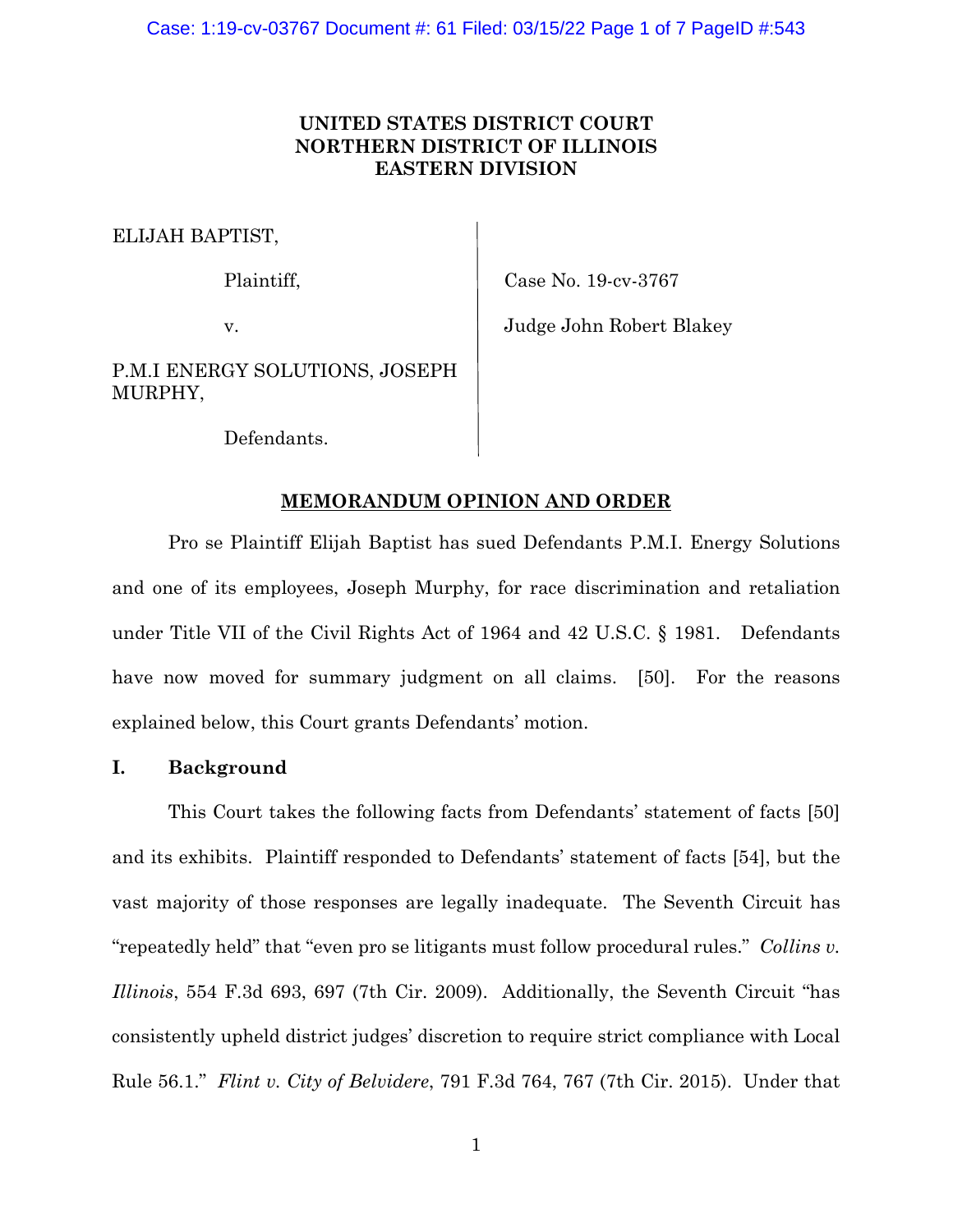### Case: 1:19-cv-03767 Document #: 61 Filed: 03/15/22 Page 2 of 7 PageID #:544

rule, a party's responses to the opposing party's statements of fact must contain "specific references" to record evidence to justify any denial. N.D. Ill. L.R. 56.1(b)(3). Plaintiff's denials to paragraphs 2, 15, 18–23, 25, and 27–29 of Defendants' statement of facts fail to cite record evidence refuting those particular facts, [54], and thus, this Court exercises its discretion to deem those facts admitted, *see* N.D. Ill. L.R. 56.1(e)(3) ("Asserted facts may be deemed admitted if not controverted with specific citations to evidentiary material"). In addition, although Plaintiff filed a statement of additional facts [55], he "failed to cite or submit evidence in support of nearly all of the additional facts he asserted," and this Court accordingly also exercises its discretion to disregard those facts without proper evidentiary support. *Friend v. Valley View Cmty. Unit Sch. Dist. 365U*, 789 F.3d 707, 710 (7th Cir. 2015); *see* [55] at ¶¶ 1, 3–4, 6–12, 13–16, 18, 20–30.

This Court now turns to the facts of the case. From April 2016 to his termination in June 2018, Plaintiff worked as a groundsman for Defendant P.M.I. Energy Solutions. [50] at ¶ 8; [50-6] at 1. On June 1, 2018, P.M.I. issued Plaintiff a notice of termination signed by Defendant Joseph Murphy, the general foreman. [50- 6] at 1. The notice of termination listed "Reduction in force" as the reason for termination.  $Id$ .; [50] at  $\P$  31.

At his deposition, Plaintiff testified that one reason he believes P.M.I. laid him off is the "color of my skin"; he also testified that he believed Murphy is "a racist." [50-5] at 24. He additionally testified that he believes P.M.I. laid him off because, after he filed a past EEOC charge against Defendants, he showed George Williams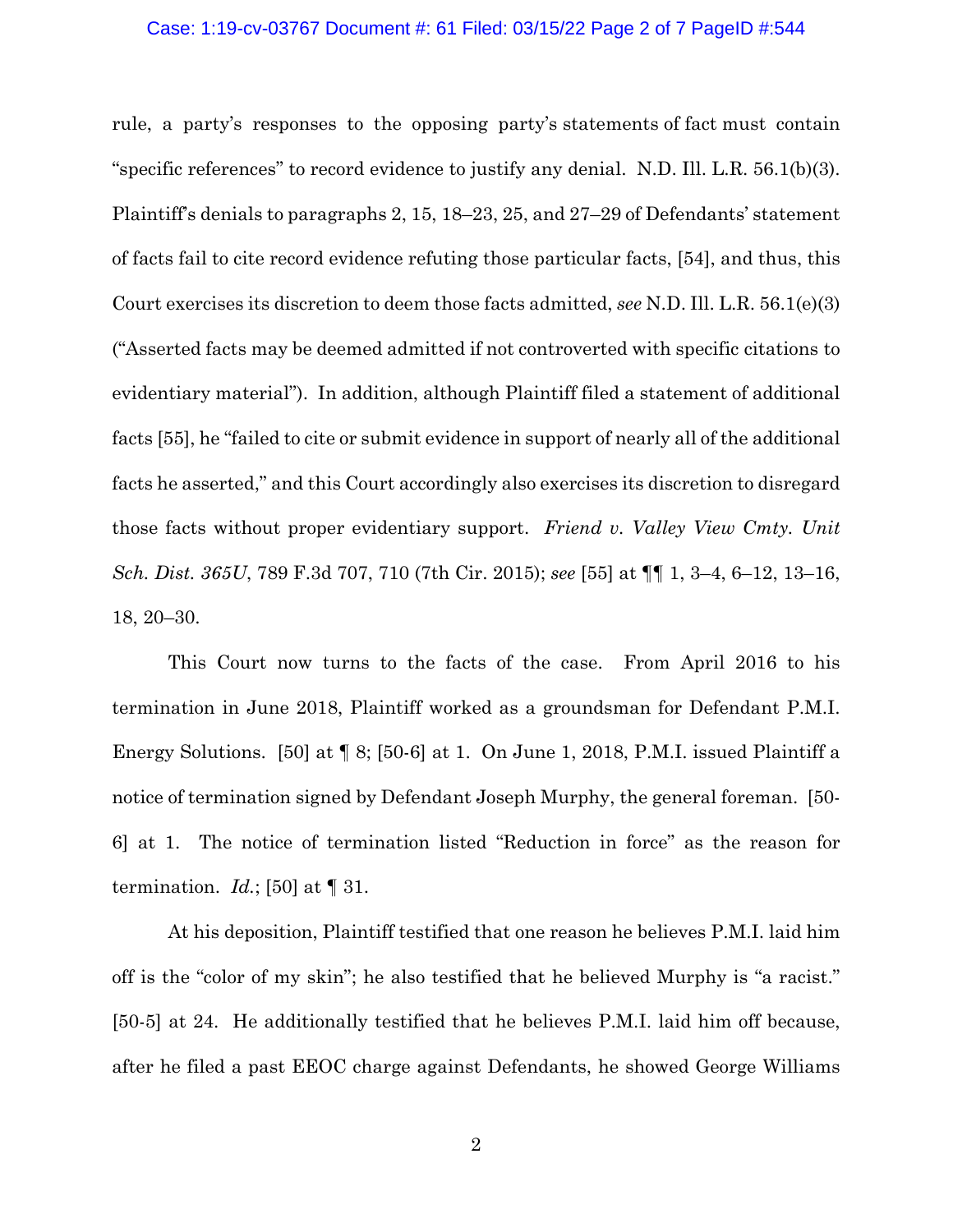### Case: 1:19-cv-03767 Document #: 61 Filed: 03/15/22 Page 3 of 7 PageID #:545

(P.M.I.'s CEO) "pictures of things that I was saying to them to prove what I was saying that was going on within the company concerning Joe Murphy." [50-5] at 23. Plaintiff conceded, however, that the pictures had nothing to do with his race or color, as set forth in his claims. *Id.*; [50] at ¶ 30.

In 2019, Plaintiff filed a pro se complaint against P.M.I. Energy and Murphy for age discrimination under the Age Discrimination in Employment Act (ADEA); color and race discrimination under Title VII of the Civil Rights Act of 1964 and 42 U.S.C. § 1981; and unlawful termination, harassment, and retaliation in violation of the ADEA, Title VII, and 42 U.S.C. § 1981. [11] at 3. In January 2021, this Court dismissed Plaintiff's ADEA claims. [37]. Defendant moves now for summary judgment on the remaining claims. [50].

## **II. Legal Standard**

Summary judgment is proper where there is "no dispute as to any material fact and the movant is entitled to judgment as a matter of law." Fed. R. Civ. P. 56(a). A genuine dispute as to any material fact exists if "the evidence is such that a reasonable jury could return a verdict for the nonmoving party." *Anderson v. Liberty Lobby, Inc.*, 477 U.S. 242, 248 (1986). The party seeking summary judgment has the burden of establishing that there is no genuine dispute as to any material fact. *See Celotex Corp. v. Catrett*, 477 U.S. 317, 323 (1986).

In determining whether a genuine issue of material fact exists, this Court must construe all facts and reasonable inferences in the light most favorable to the nonmoving party. *King v. Hendricks Cty. Comm'rs*, 954 F.3d 981, 984 (7th Cir. 2020). The non-moving party bears the burden of identifying the evidence creating an issue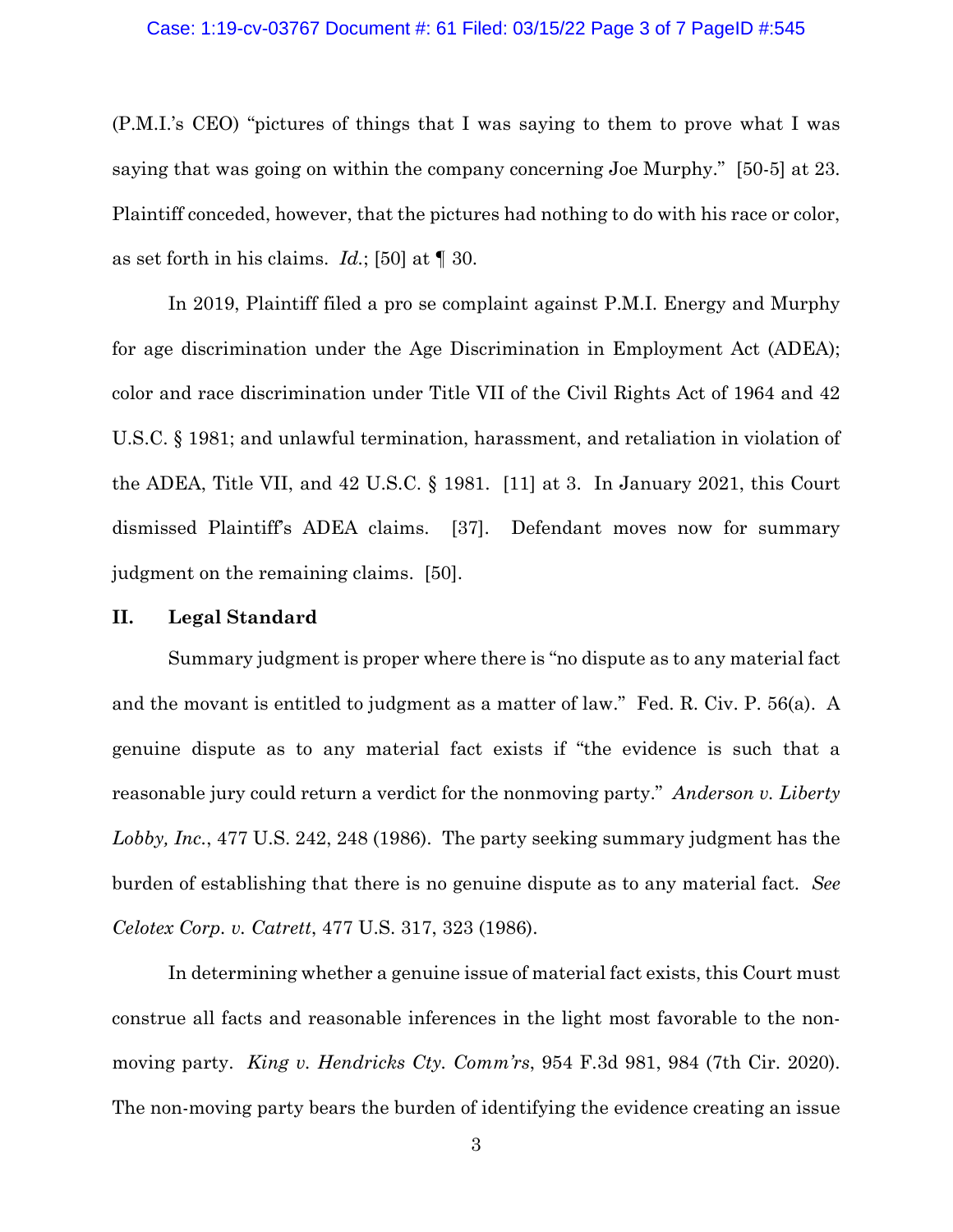#### Case: 1:19-cv-03767 Document #: 61 Filed: 03/15/22 Page 4 of 7 PageID #:546

of fact. *Hutchison v. Fitzgerald Equip. Co., Inc.*, 910 F.3d 1016, 1021–22 (7th Cir. 2018). To satisfy this burden, the non-moving party "must do more than simply show that there is some metaphysical doubt as to the material facts." *Matsushita Elec. Indus. Co. v. Zenith Radio Corp.*, 475 U.S. 574, 586 (1986); *Barnes v. City of Centralia*, 943 F.3d 826, 832 (7th Cir. 2019). Thus, a mere "scintilla of evidence" supporting the non-movant's position does not suffice; "there must be evidence on which the jury could reasonably find" for the non-moving party. *Anderson*, 477 U.S. at 252.

### **III. Analysis**

## **A. Discrimination Claims**

When considering summary judgment on a race discrimination claim pursuant to Title VII and § 1981, the "singular question for the district court is whether the plaintiff has introduced evidence that would permit a reasonable factfinder to conclude that the plaintiff's race, ethnicity, sex, religion, or other proscribed factor caused the discharge or other adverse employment action." *Igasaki v. Ill. Dep't of Fin. & Pro. Regul.*, 988 F.3d 948, 957 (7th Cir. 2021) (quoting *Purtue v. Wis. Dep't of Corr.*, 963 F.3d 598, 602 (7th Cir. 2020), *reh'g denied* (July 31, 2020)); *see also Johnson v. Advoc. Health & Hosps. Corp.*, 892 F.3d 887, 892 n.1 (7th Cir. 2018) ("We generally have applied the same prima facie requirements to discrimination claims brought under Title VII and section 1981.").

Initially, although Plaintiff filed responses to Defendants' facts and his own additional facts, he failed to file a memorandum in opposition to Defendants' motion for summary judgment. *Riley v. City of Kokomo*, 909 F.3d 182, 190 (7th Cir. 2018) (instructing that "a party opposing a summary judgment motion must inform the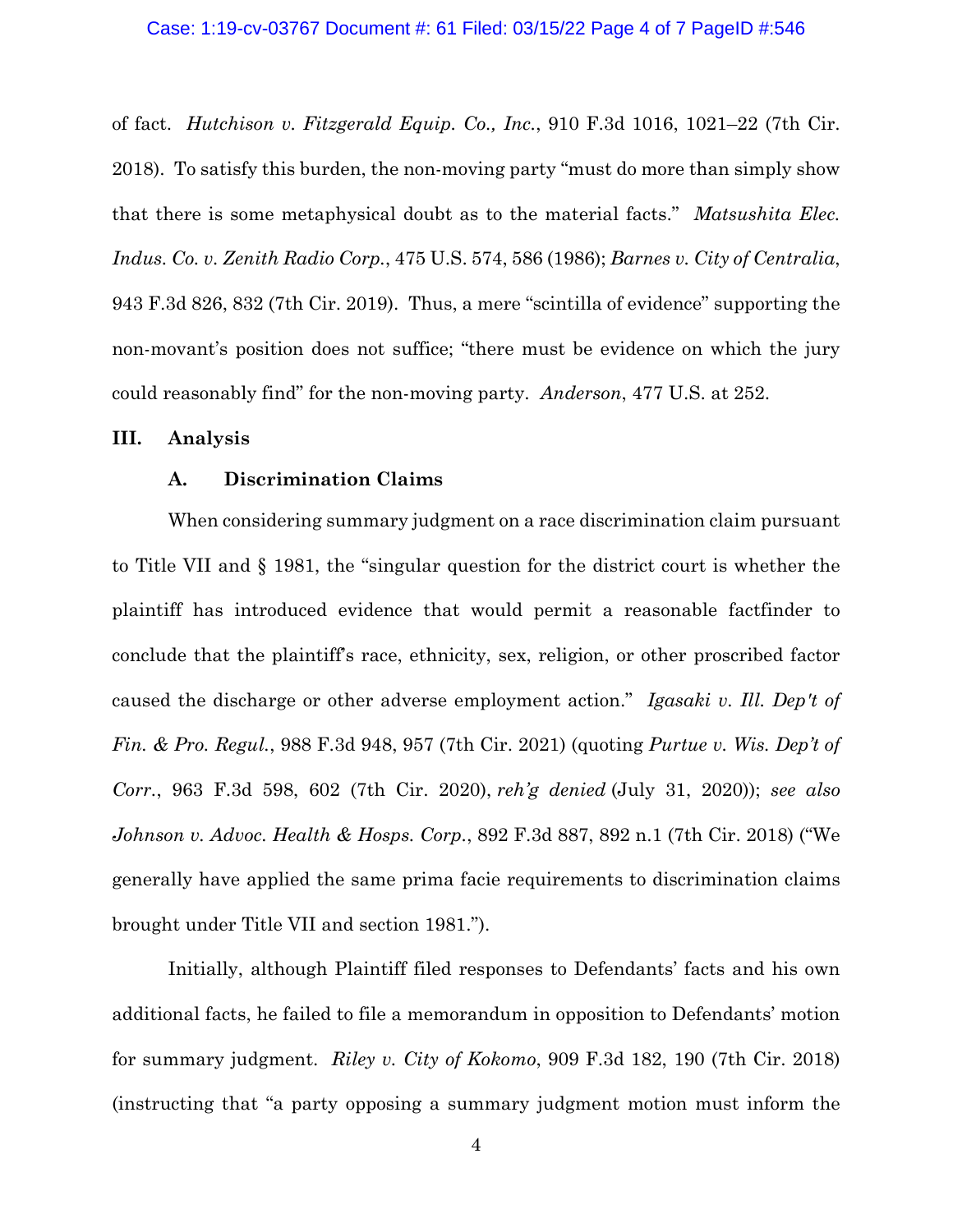#### Case: 1:19-cv-03767 Document #: 61 Filed: 03/15/22 Page 5 of 7 PageID #:547

district court of the reasons why summary judgment should not be entered"). It thus is difficult to discern what theories Plaintiff relies upon to support his discrimination and retaliation claims, and this Court need not "research the law and construct the parties' arguments for them." *In re Calvert*, 913 F.3d 697, 702 (7th Cir. 2019) (quoting *Econ. Folding Box Corp. v. Anchor Frozen Foods Corp.*, 515 F.3d 718, 721 (7th Cir. 2008)).

Regardless, the record contains no evidence suggesting that any discriminatory animus played a role in Plaintiff's termination from P.M.I. On the contrary, Defendant proffers a legitimate, nondiscriminatory reason for terminating Plaintiff, namely, the company's "Reduction in force." [50-6] at 1; [50] at ¶ 31. While Plaintiff testified that he believes P.M.I laid him off because the "color of [his] skin" and because Murphy is a racist, [50-5] at 24, he offers no concrete evidence to substantiate these subjective feelings, and thus, fails to raise a triable issue of fact on the issue of discriminatory motive. *See Abuelyaman v. Ill. State Univ.*, 667 F.3d 800, 812 (7th Cir. 2011) (noting that "wholly conclusory beliefs" that a plaintiff has been discriminated against do not suffice to create a triable issue of fact); *see also, e.g.*, *Anderson v. Ill. Cent. R.R. Co.*, No. 17-CV-1387, 2019 WL 1438567, at \*14 (N.D. Ill. Mar. 31, 2019) ("Plaintiff's conclusory allegation that he felt like Duncan looked at and spoke to him and others because of their nationality is insufficient to create an inference of discrimination at the summary judgement stage."); *Hill v. St. James Hosp. & Health Ctrs.*, No. 10 C 5780, 2013 WL 593954, at \*6 (N.D. Ill. Feb. 15, 2013) (ruling that the plaintiff's observation that "there was a difference in how she was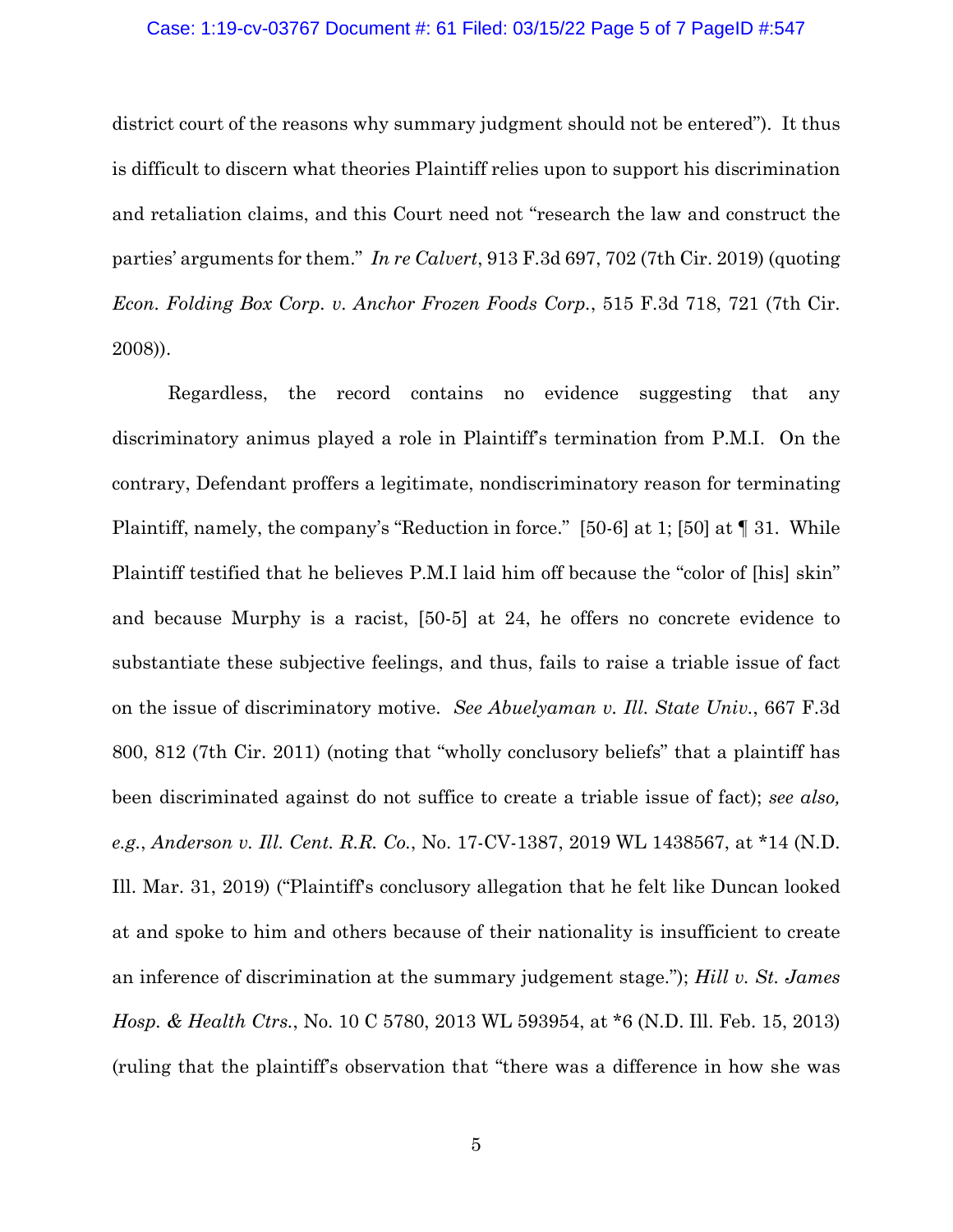#### Case: 1:19-cv-03767 Document #: 61 Filed: 03/15/22 Page 6 of 7 PageID #:548

being treated because of her race" did not, on its own, create a genuine issue of material fact as to the defendant's racial animus).

Plaintiff also testified that he believes P.M.I. laid him off because he showed George Williams, its CEO, "pictures of things that I was saying to them to prove what I was saying that was going on within the company concerning Joe Murphy." [50-5] at 23. He admitted, however, that the pictures had nothing to do with race or color, *id.*, and this Court lacks any additional information regarding the content of those pictures or how they might relate to this case. Accordingly, this Court has no basis to infer that the act of Plaintiff showing Williams those pictures led to P.M.I.'s decision to terminate Plaintiff based upon race.

Because the record lacks any evidence of discriminatory animus, this Court grants summary judgment to Defendants on Plaintiff's discrimination claims.

#### **B. Retaliation Claims**

The record is similarly devoid of any evidence of retaliation. The relevant question for Title VII and § 1981 retaliation claims is whether the "record contain[s] sufficient evidence to permit a reasonable fact finder to conclude that retaliatory motive caused the discharge." *Igasaki*, 988 F.3d at 959; *see also Baines v. Walgreen Co.*, 863 F.3d 656, 661 (7th Cir. 2017) ("We generally use the same standard to review . . . retaliation claims under § 1981 and Title VII, and we do so here.").

In his complaint, Plaintiff alleges that he first filed a charge of discrimination against Defendants in January 2018, [11] at 4, and this Court presumes his theory of retaliation rests upon the notion that P.M.I terminated him due to the filing of this EEOC charge. But again, Plaintiff points to no evidence other than his own